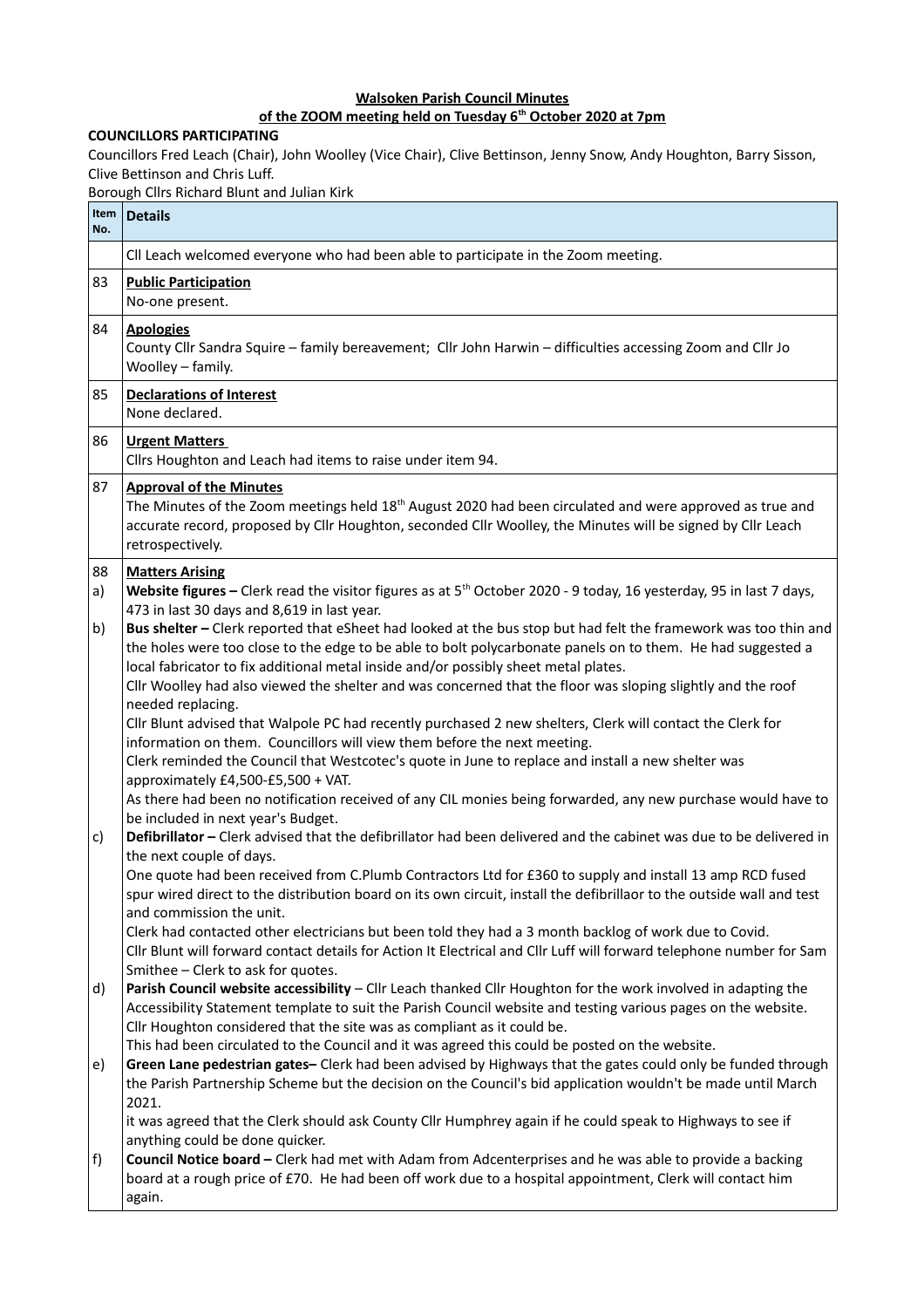| Item<br>No. | <b>Details</b>                                                                                                                                                                                                                                                                                                              |                                                                                                                                                                                                                           |                   |            |              |  |
|-------------|-----------------------------------------------------------------------------------------------------------------------------------------------------------------------------------------------------------------------------------------------------------------------------------------------------------------------------|---------------------------------------------------------------------------------------------------------------------------------------------------------------------------------------------------------------------------|-------------------|------------|--------------|--|
| 89<br>a)    | <b>Planning</b>                                                                                                                                                                                                                                                                                                             | The Planning Report - the Planning Report had been circulated to councillors, and was noted.                                                                                                                              |                   |            |              |  |
| 90<br>a)    |                                                                                                                                                                                                                                                                                                                             | Finance Payments and receipts - the schedule below had been circulated.                                                                                                                                                   |                   |            |              |  |
|             | <b>PAYMENTS TO BE MADE</b>                                                                                                                                                                                                                                                                                                  | <b>DETAILS</b>                                                                                                                                                                                                            | <b>NET AMOUNT</b> | <b>VAT</b> | <b>TOTAL</b> |  |
|             | 101958 Mrs A Williams                                                                                                                                                                                                                                                                                                       | Net salary 10 <sup>th</sup> August to 27 <sup>th</sup> Sept 2020                                                                                                                                                          | £349.76           | £0.00      | £349.76      |  |
|             | 101959 Mrs A Williams                                                                                                                                                                                                                                                                                                       | Expenses to 6 <sup>th</sup> October 2020                                                                                                                                                                                  | £56.39            | £0.00      | £56.39       |  |
|             | 101960 Inland Revenue                                                                                                                                                                                                                                                                                                       | Income tax 10 <sup>th</sup> August to 27 <sup>th</sup> Sept 2020                                                                                                                                                          | £87.40            | £0.00      | £87.40       |  |
|             | 101961 Westcotec                                                                                                                                                                                                                                                                                                            | Maintenance September 2020                                                                                                                                                                                                | £13.46            | £2.69      | £16.15       |  |
|             |                                                                                                                                                                                                                                                                                                                             |                                                                                                                                                                                                                           |                   |            |              |  |
|             |                                                                                                                                                                                                                                                                                                                             |                                                                                                                                                                                                                           |                   |            |              |  |
|             |                                                                                                                                                                                                                                                                                                                             |                                                                                                                                                                                                                           |                   |            |              |  |
|             |                                                                                                                                                                                                                                                                                                                             | <b>TOTAL OF PAYMENTS</b>                                                                                                                                                                                                  | £507.01           | £2.69      | £509.70      |  |
|             |                                                                                                                                                                                                                                                                                                                             | Cllr Houghton proposed the payments be accepted, seconded by Cllr Snow, all in agreement.                                                                                                                                 |                   |            |              |  |
|             |                                                                                                                                                                                                                                                                                                                             | Cllr Houghton asked if the Council balance was at an acceptabe level compared to other Parish Councils. Cllr                                                                                                              |                   |            |              |  |
|             |                                                                                                                                                                                                                                                                                                                             | Blunt stated that other councils had the benefit of grants and CIL money so balances were higher.                                                                                                                         |                   |            |              |  |
|             | All agreed the balance was considered reasonable.                                                                                                                                                                                                                                                                           | Online banking - Clerk had researched online banking at Barclays and had registered for "view only/limited                                                                                                                |                   |            |              |  |
| b)          |                                                                                                                                                                                                                                                                                                                             | access" Other signatories could register for Dual Authorisation whereby one person would create a payment                                                                                                                 |                   |            |              |  |
|             |                                                                                                                                                                                                                                                                                                                             | and one other would authorise it. The present signing instructions are for any 3 signatories to sign cheques.                                                                                                             |                   |            |              |  |
|             |                                                                                                                                                                                                                                                                                                                             | Cllr Blunt suggested Unity Trust Bank which is used by Walpole Parish Council and suggested contacting the                                                                                                                |                   |            |              |  |
|             | Clerk for more information.                                                                                                                                                                                                                                                                                                 |                                                                                                                                                                                                                           |                   |            |              |  |
|             |                                                                                                                                                                                                                                                                                                                             | It was agreed that Clerk can go ahead to arrange Online banking.                                                                                                                                                          |                   |            |              |  |
| 91          | <b>Highway matters</b><br>The updated Highways Report was circulated.<br>Wilkins Road - Clerk to report a pothole outside Duck Farm, 1 metre round and 6" deep.                                                                                                                                                             |                                                                                                                                                                                                                           |                   |            |              |  |
| 92          | <b>Streetlighting</b><br>It was noted the light on the corner of Church/Burrett Rd could have been hit possibly by a football which has<br>meant the light no longer shines onto the path or junction. Councillors will look at it and report back to Clerk in<br>case it needs fixing.                                     |                                                                                                                                                                                                                           |                   |            |              |  |
| 93          | <b>Churchyard matters</b><br>Churchyard maintenance - Cll Landall reported the grasscutting and job sheets had been completed but there<br>were a lot of branches and other green waste accumulating.<br>Clerk to contact Idverde to remind them of the terms of the contract.                                              |                                                                                                                                                                                                                           |                   |            |              |  |
| 94          | <b>Urgent Business</b>                                                                                                                                                                                                                                                                                                      |                                                                                                                                                                                                                           |                   |            |              |  |
| a)          | Remembrance Day - Cllr Landall advised this will be held at the War Memorial on 8 <sup>th</sup> November at 11am but he                                                                                                                                                                                                     |                                                                                                                                                                                                                           |                   |            |              |  |
|             |                                                                                                                                                                                                                                                                                                                             | was unsure how the service would be conducted with Covid restrictions.                                                                                                                                                    |                   |            |              |  |
| b)          | Parking on the pavement - it was reported that a car was persistently parking on the footpath in Burrett Road<br>making it difficult for wheelchairs and pedestrians. It was noted this is not a police offence unless pedestrians<br>are in danger. It was suggested that a polite note could be placed on the windscreen. |                                                                                                                                                                                                                           |                   |            |              |  |
| c)          |                                                                                                                                                                                                                                                                                                                             | TV reception - it was reported that there is a loss of some TV channels possibly due to the Sandy Heath<br>transmitter having a reduced signal. Clerk to write to Elizabeth Truss MP re the concern especially in view of |                   |            |              |  |
|             | recent licence changes for the elderly.                                                                                                                                                                                                                                                                                     |                                                                                                                                                                                                                           |                   |            |              |  |
| d)          |                                                                                                                                                                                                                                                                                                                             | Post box - it was reported that the post box in Broadend Road had gone missing. This was re-instated last year.                                                                                                           |                   |            |              |  |
| e)          | Councillors will ask local postmen if it has been removed or stolen and Clerk will advise the Royal Mail.<br>Council meetings - it was noted that 2 local councils have held face to face meetings, which the Council will give                                                                                             |                                                                                                                                                                                                                           |                   |            |              |  |
| f)          | consideration to next year.<br>Updates on A47 - Cllr Blunt advise of the following proposals due to start next year -                                                                                                                                                                                                       |                                                                                                                                                                                                                           |                   |            |              |  |
|             | a roundabout at the Broadend Road junction                                                                                                                                                                                                                                                                                  |                                                                                                                                                                                                                           |                   |            |              |  |
|             |                                                                                                                                                                                                                                                                                                                             | widening of entrances and exits at the Elme Hall roundabout<br>converting traffic lights to a roundabout at New Common Bridge/Weasenham Lane plus an entrance to                                                          |                   |            |              |  |
|             | the old Horticultural College site<br>the roundabout at Guyhirn to be moved<br>٠                                                                                                                                                                                                                                            |                                                                                                                                                                                                                           |                   |            |              |  |
|             |                                                                                                                                                                                                                                                                                                                             |                                                                                                                                                                                                                           |                   |            |              |  |